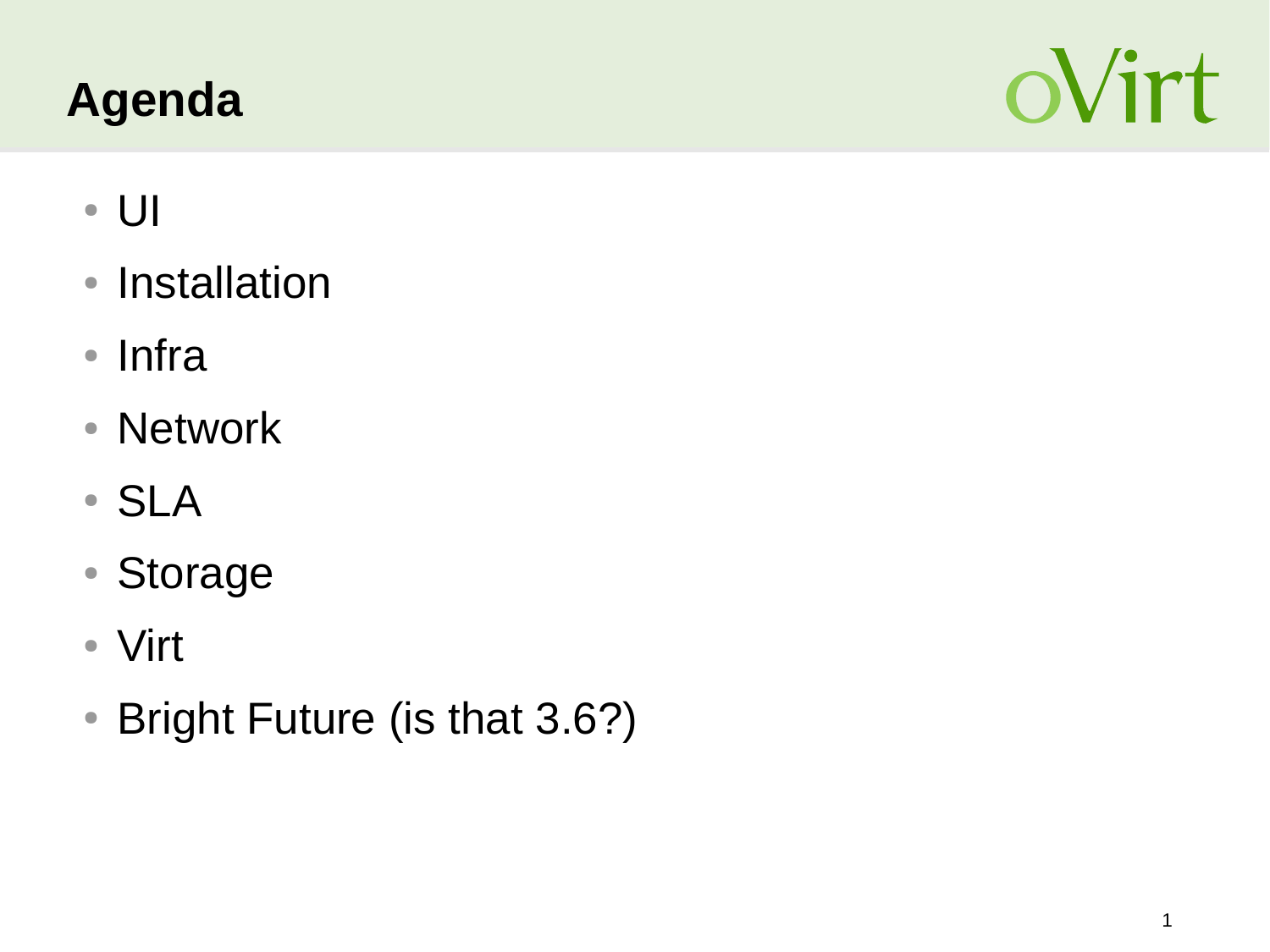# **UI Look and Feel**



#### • UI – PatternFly project (phase 1)

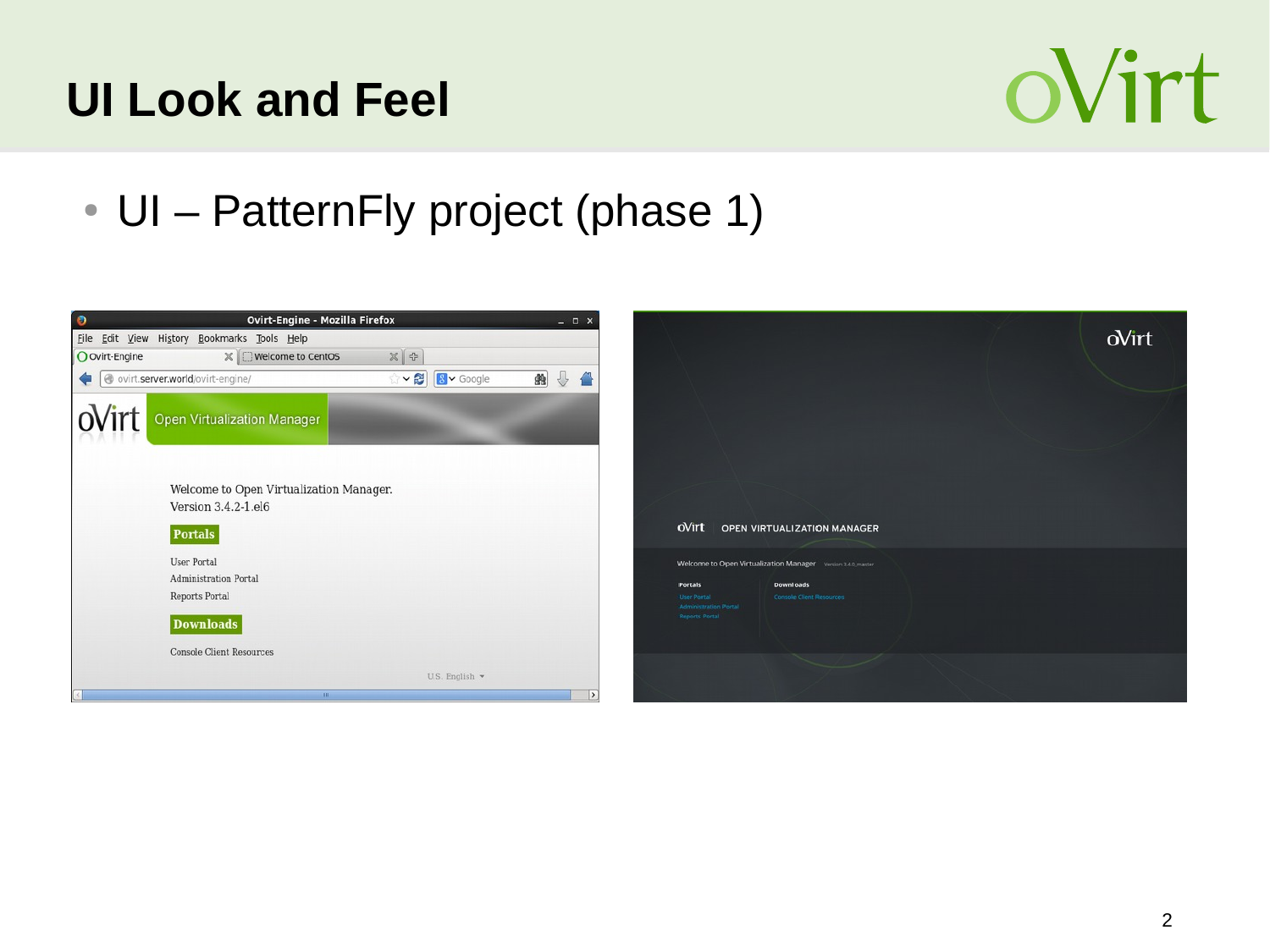#### **UI Look and Feel**

# oVirt

| Search: Host                                                                                                                                         |              |                 |                   |                 |                                                                                             |              |                    |               |                         |                |             |              | x * P          |        |
|------------------------------------------------------------------------------------------------------------------------------------------------------|--------------|-----------------|-------------------|-----------------|---------------------------------------------------------------------------------------------|--------------|--------------------|---------------|-------------------------|----------------|-------------|--------------|----------------|--------|
|                                                                                                                                                      | Data Centers | <b>Clusters</b> | <b>Hosts</b>      | <b>Networks</b> | Storage                                                                                     | <b>Disks</b> | Virtual Machines   | Pools         | Templates               | <b>Volumes</b> |             | <b>Users</b> |                | Events |
| System                                                                                                                                               |              |                 |                   |                 | New Edit Remove Activate Maintenance Configure Local Storage Power Management . Assign Tags |              |                    |               |                         |                |             |              |                | $2+11$ |
| Expand All Collapse All<br>ø                                                                                                                         | Hame         |                 | <b>Hostname#P</b> |                 | Cluster                                                                                     |              | <b>Data Center</b> | <b>Status</b> | <b>Virtual Machines</b> |                | Memory CPU  |              | <b>Network</b> | SPM    |
| v @System                                                                                                                                            | wirthode1    |                 | 192.168.125.108   |                 | Engineering32                                                                               |              | Engineering32      | Up            | $\overline{2}$          |                | 12%         | 3%           | 0%             | SPM    |
| <b>BDCN</b><br>r                                                                                                                                     | wirtnode2    |                 | 192.168.125.107   |                 | Engineering32                                                                               |              | Engineering32      | Up            | 1                       |                | 10%         | $0\%$        | 0%             | Normal |
| Engineering32<br>۷<br>Storage<br>þ.                                                                                                                  | wirtmode3    |                 | 192.168.125.212   |                 | DCN                                                                                         |              | DCN                | Up            |                         |                | $\vert$ 11% | 23%          | $0\%$          | SPM    |
| > < Networks<br>Templates<br>v © Clusters<br>$\Psi$ $\bigcirc$ Engineering 32<br>$V$ $\theta$ Hosts<br>0 ovirtnode1<br>0 ovirtnode2<br><b>EX VMs</b> |              |                 |                   |                 |                                                                                             |              |                    |               |                         |                |             |              |                |        |
| <b>Bookmarks</b>                                                                                                                                     |              |                 |                   |                 |                                                                                             |              |                    |               |                         |                |             |              |                |        |
| Tags                                                                                                                                                 |              |                 |                   |                 |                                                                                             |              |                    |               |                         |                |             |              |                |        |

| OVITE OPEN VIRTUALIZATION MANAGER                                                                                                                                                                                              |                         |                                                                  |                         |                              |                    |                    |             | Ladmin v Configure Guide About Feedback |  |             |
|--------------------------------------------------------------------------------------------------------------------------------------------------------------------------------------------------------------------------------|-------------------------|------------------------------------------------------------------|-------------------------|------------------------------|--------------------|--------------------|-------------|-----------------------------------------|--|-------------|
| DataCenter:                                                                                                                                                                                                                    |                         |                                                                  |                         |                              |                    | $x \times Q$       |             |                                         |  |             |
|                                                                                                                                                                                                                                | <b>Data Centers</b>     | Clusters<br>Hosts                                                | Networks Storage        | Virtual Machines<br>Disks    | Pools<br>Templates | Users              |             |                                         |  | Events      |
| System                                                                                                                                                                                                                         |                         | New Edit Remove Force Remove & Guide Me                          |                         |                              |                    |                    |             |                                         |  | $P$ M $(1)$ |
| Expand All Colleges All                                                                                                                                                                                                        | ٥<br>Name               | Storage Type                                                     | <b>Status</b>           | <b>Compatibility Version</b> | Description        |                    |             |                                         |  |             |
| 7 System                                                                                                                                                                                                                       | $\triangle$ 00 $\angle$ | Shared                                                           | $U_0$                   | 3.5                          |                    |                    |             |                                         |  |             |
| v <b>El</b> Data Centers<br>$v \otimes 00$<br>$\triangleright$ ( $\frac{1}{3}$ Storage<br>$b - \frac{1}{2}$ . Networks<br>Templates<br>$\triangleright$ <b>Quaters</b><br>v All External Providers<br>O ovirt-image-repository | Storage                 | Logical Networks<br>$Q0$ \$                                      | Permissions<br>Clusters |                              |                    |                    |             |                                         |  | Events      |
|                                                                                                                                                                                                                                |                         | Attach Data Attach ISO Attach Export Detech Activate Maintenance |                         |                              |                    |                    |             |                                         |  |             |
|                                                                                                                                                                                                                                | <b>Domain Name</b>      | Domain Type                                                      | <b>Status</b>           | Free Space                   | Used Space         | <b>Total Space</b> | Description |                                         |  |             |
|                                                                                                                                                                                                                                | A and                   | Data (Master)                                                    | Active                  | $26$ GB                      | 70 G/B             | 95 GB              |             |                                         |  |             |
|                                                                                                                                                                                                                                |                         |                                                                  |                         |                              |                    |                    |             |                                         |  |             |
| Bookmarks<br>Tags                                                                                                                                                                                                              |                         |                                                                  |                         |                              |                    |                    |             |                                         |  |             |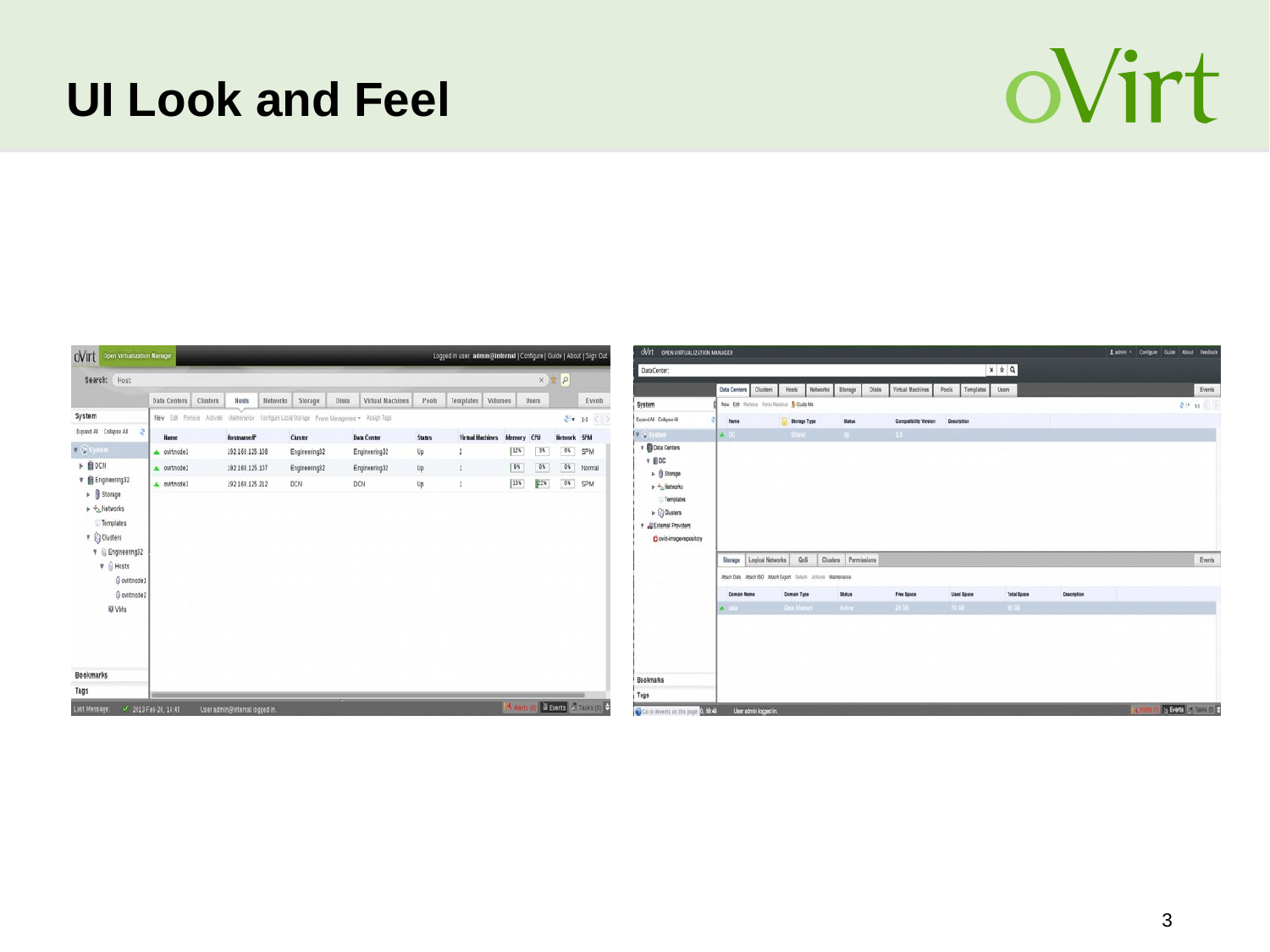# **Installation & deployment**



- Hosted engine improvements
	- Supported on SAN (iSCSI)
	- VLAN and bond interfaces
	- Support on EL 7
	- ovirt-node plugin
- Separate hosts for websocket-proxy, DWH, Reports
- oVirt Appliance
- Windows guest tools iso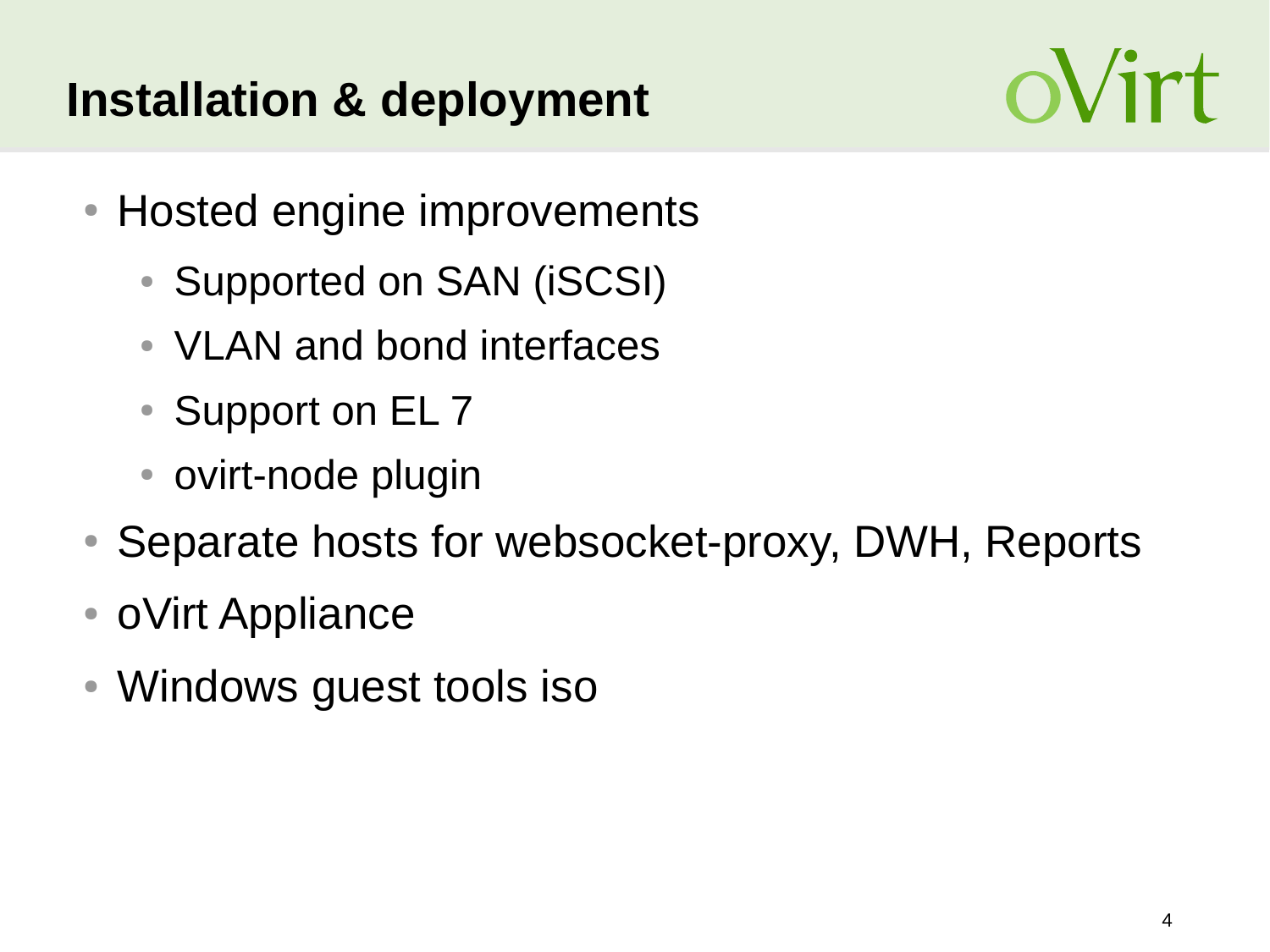# **"infra" features**



- AAA
- Foreman bare-metal provisioning
- Scaling improvements
	- ioprocess
	- JSON-RPC communication
	- everywhere!
- SELinux discrepancy warning
- $\bullet$  CoCo Command coordination framework in engine
- Fencing and power management improvements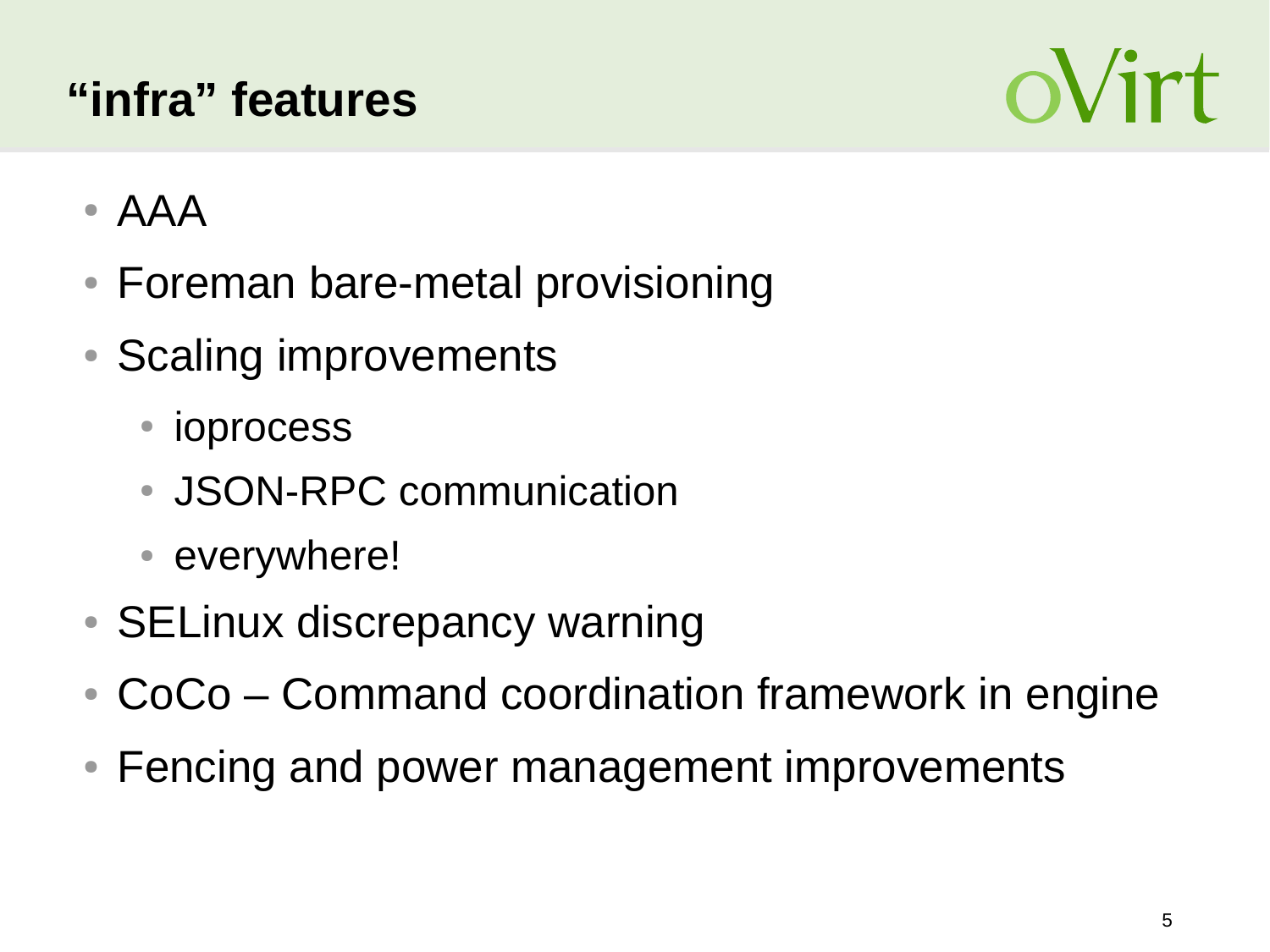# **Fencing enhancements**



- Kdump integration
- Fencing Policy subtab

| E.   |                                   | New Edit Remove E Guide Me                                                                                       |                    |                                                                                                    |                    |                                                                                                                                                                        |                           | $21 - 1 - 1$      |
|------|-----------------------------------|------------------------------------------------------------------------------------------------------------------|--------------------|----------------------------------------------------------------------------------------------------|--------------------|------------------------------------------------------------------------------------------------------------------------------------------------------------------------|---------------------------|-------------------|
| Name |                                   |                                                                                                                  | <b>Data Center</b> | <b>Compatibility Version</b>                                                                       | <b>Description</b> |                                                                                                                                                                        | <b>Cluster CPU Type</b>   | <b>Host Count</b> |
|      |                                   | <b>Edit Cluster</b>                                                                                              |                    |                                                                                                    |                    |                                                                                                                                                                        | roe Family<br>$\circledR$ | $\mathbf{1}$      |
|      | Ge<br>Na<br>De<br><b>Da</b><br>Co | General<br>Optimization<br><b>Resilience Policy</b><br><b>Cluster Policy</b><br>Console<br><b>Fencing Policy</b> | √ Enable fencing   | ⋒<br>Skip fencing if host has live lease on storage<br>Skip fencing on cluster connectivity issues |                    | Threshold<br>50<br>$ \div $<br>This will skip fencing if the percentage of Cluster Hosts with<br>connectivity issues is greater than or equal to the defined threshold | mily                      |                   |
|      |                                   |                                                                                                                  |                    |                                                                                                    |                    | OK<br>Number of VMs:<br>3                                                                                                                                              | Cancel                    |                   |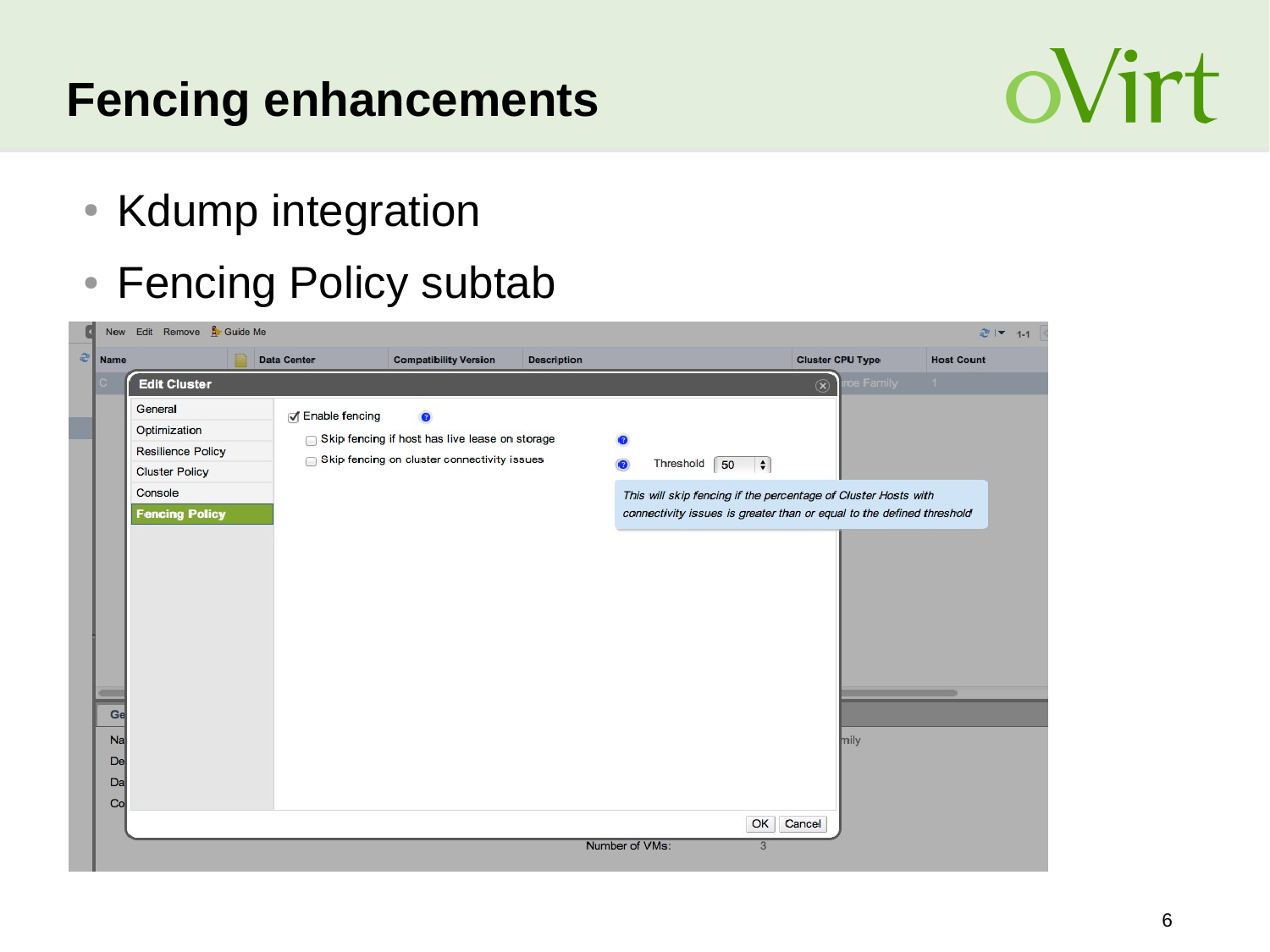# **"network" features**



- Connectivity log
- Preconfigured Neutron appliance
- ethtool and bridging options
- Network configuration unified persistence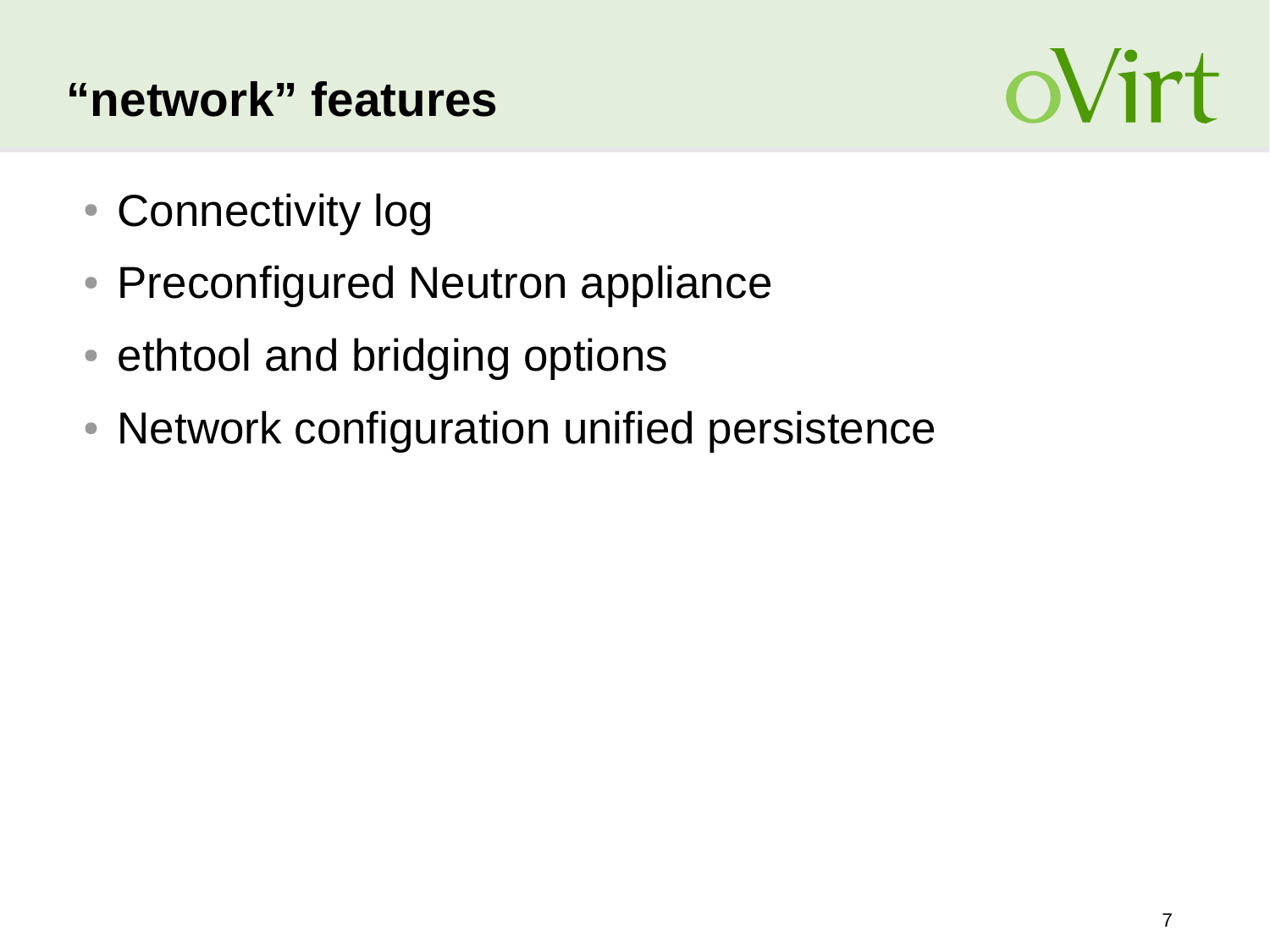#### **"SLA" features**



- CPU & Disk QoS/capping
- NUMA
- Scheduler REST API
- oVirt optimizer (OptaPlanner integration)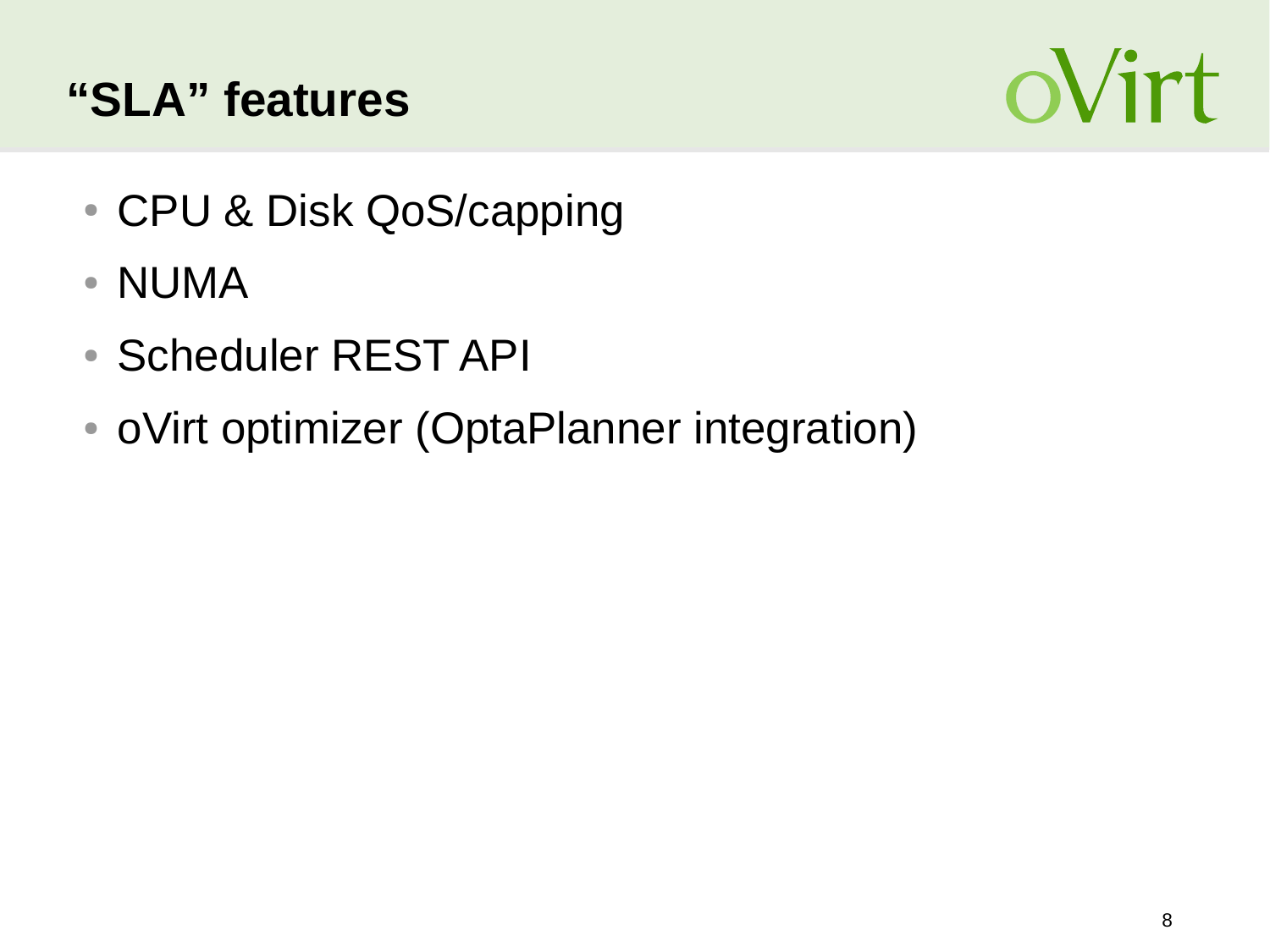# **OptaPlanner integration**



| oVirt<br>OPEN VIRTUALIZATION MANAGER                                                                           |                      |                         |                                       |                            | $\triangle$ admin $\sim$ |                        | Configure $ $ Guide $ $ | About                                              | Feedback                                  |
|----------------------------------------------------------------------------------------------------------------|----------------------|-------------------------|---------------------------------------|----------------------------|--------------------------|------------------------|-------------------------|----------------------------------------------------|-------------------------------------------|
| Cluster:                                                                                                       |                      |                         |                                       |                            |                          |                        |                         | ×                                                  | ☆<br>$\alpha$                             |
| Data Centers   Clusters   Hosts<br>New Edit Remove & Guide Me                                                  |                      | Networks Storage        | <b>Disks</b>                          | Virtual Machines           | Pools                    | Templates Volumes      |                         | Users                                              | Events<br>$e$ $\cdot$ 1-2 $\odot$ $\circ$ |
| Name                                                                                                           | <b>Data Center</b>   |                         | <b>Compatibility Vers Description</b> |                            |                          |                        |                         | Cluster CPU Type   Host Count                      | VM <sub>C</sub>                           |
| )efault                                                                                                        | <b>Default</b>       | 3.5                     |                                       | The default server cluster |                          | Intel Nehalem Family 3 |                         |                                                    | $2 -$                                     |
| llocal                                                                                                         | local                | 3.5                     |                                       |                            |                          | Intel Nehalem Family 0 |                         |                                                    | 0                                         |
| <b>Logical Networks</b><br>General                                                                             | Hosts                | <b>Virtual Machines</b> | Affinity Groups                       | <b>CPU Profiles</b>        |                          | Permissions            | Optimizer result        |                                                    |                                           |
| <b>SOLUTION STATUS</b>                                                                                         |                      |                         |                                       |                            |                          |                        |                         |                                                    |                                           |
| Status: Solution received                                                                                      |                      |                         |                                       |                            |                          |                        |                         |                                                    |                                           |
| $\bm{\mathcal{G}}$ Solution is being refreshed every 30 seconds.                                               |                      |                         |                                       |                            |                          |                        |                         |                                                    |                                           |
| Freeze solution                                                                                                |                      |                         |                                       |                            |                          |                        |                         |                                                    |                                           |
| VMS THAT SHOULD BE STARTED                                                                                     |                      |                         |                                       |                            |                          |                        |                         |                                                    |                                           |
| No VM starts are requested at this moment.                                                                     |                      |                         |                                       |                            |                          |                        |                         |                                                    |                                           |
| MIGRATION / START STEPS                                                                                        |                      |                         |                                       |                            |                          |                        |                         |                                                    |                                           |
|                                                                                                                |                      |                         |                                       |                            |                          |                        |                         |                                                    |                                           |
| No migrations are needed at this moment. The state is stable.                                                  |                      |                         |                                       |                            |                          |                        |                         |                                                    |                                           |
| <b>TARGET STATE</b>                                                                                            |                      |                         |                                       |                            |                          |                        |                         |                                                    |                                           |
| host                                                                                                           | vm                   |                         | memory [all in GB]<br>available       |                            |                          |                        |                         |                                                    |                                           |
| & Host two                                                                                                     |                      | used<br>0.3             | 1.0                                   |                            |                          |                        |                         |                                                    |                                           |
|                                                                                                                | $\Box$ aff 1         | 0.3                     | 0.3                                   |                            |                          |                        |                         |                                                    |                                           |
| & Host three                                                                                                   |                      | 0.0                     | 1.0                                   |                            |                          |                        |                         |                                                    |                                           |
| Last Message: $\overline{\smash[b]{\mathcal{S}^{0.014\text{-}S_{e0}\text{-}29.13:25}}}$ User admin logged in L | This hoot has no WMs |                         |                                       |                            |                          |                        |                         | <b>Alerts (3)</b> Events <b>F</b> Tasks (0) $\div$ |                                           |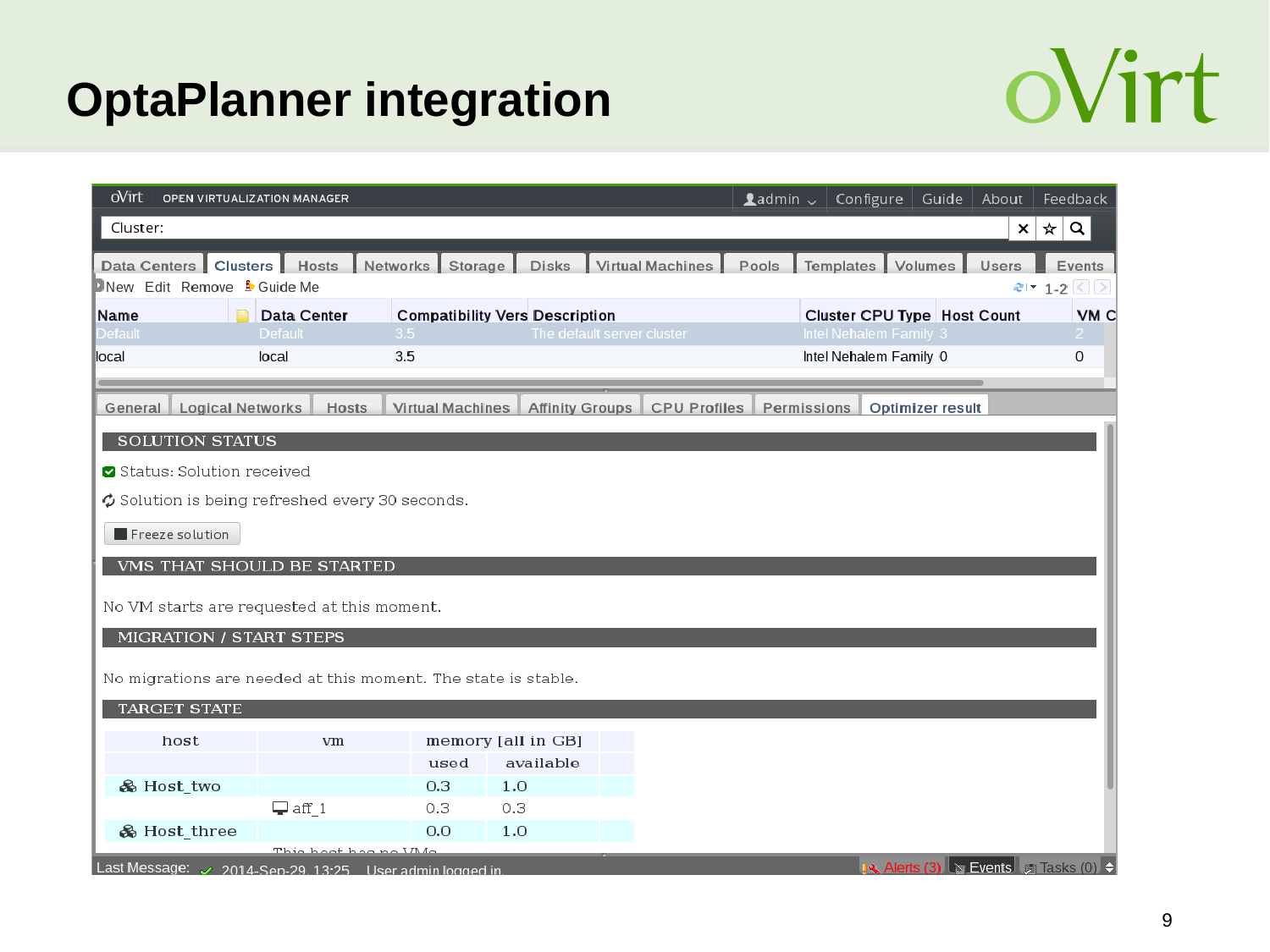#### **"storage" features**



- Continue on SPM removal
	- Storage pool metadata removal from master storage domain
	- Store OVF on any domain
- Import existing data domain
- Live merge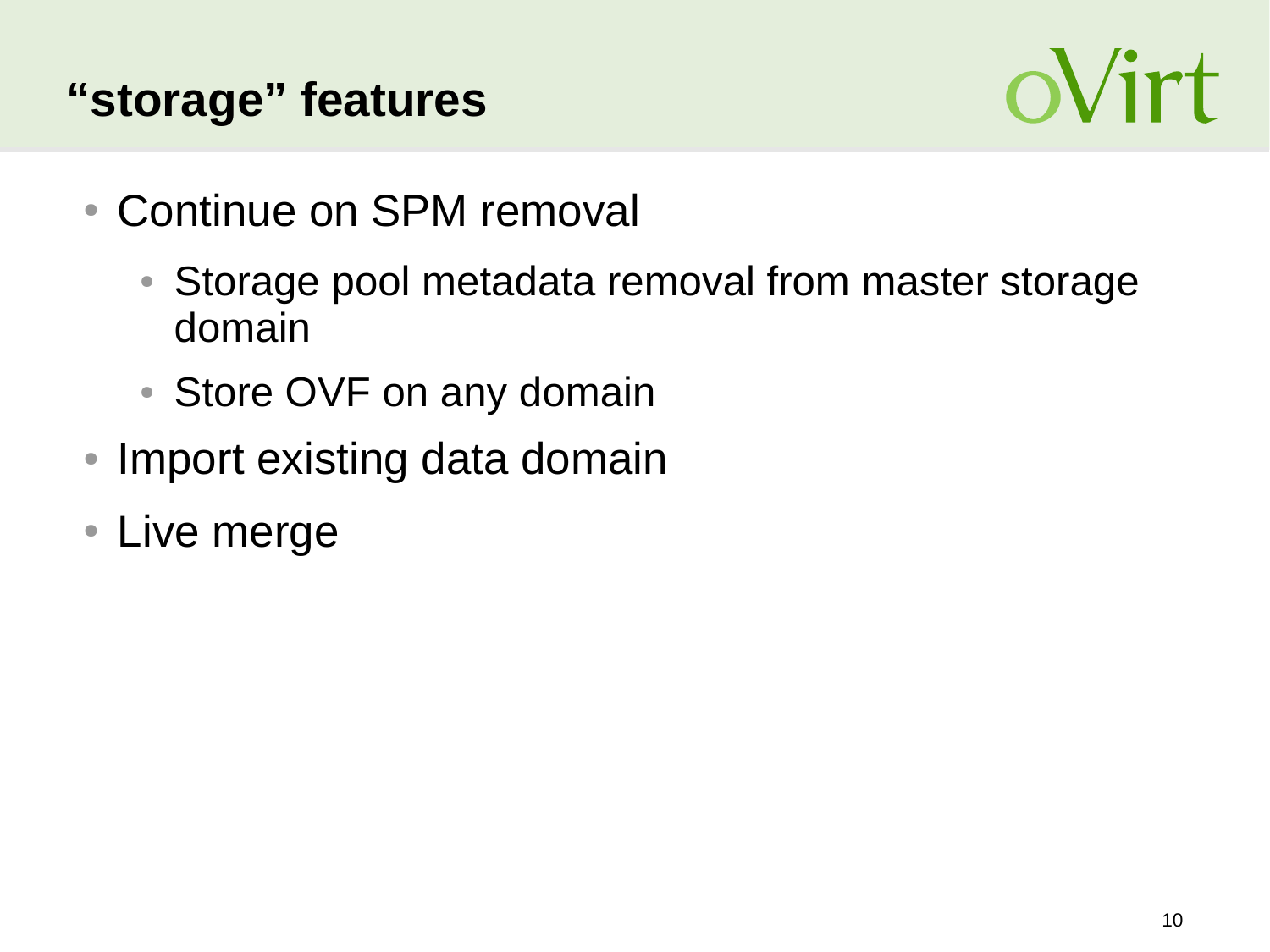#### **Live merge**



- Snapshot deletion while VM is running
- Complex behind-the-scene operation

| General            | <b>Network Interfaces</b> |               | <b>Disks</b>    | <b>Snapshots</b>   | <b>Applications</b> | <b>Affinity Groups</b> | Perm |
|--------------------|---------------------------|---------------|-----------------|--------------------|---------------------|------------------------|------|
| Create             | Preview   Commit Undo     |               | Clone<br>Delete |                    |                     |                        |      |
| <b>Date</b>        |                           | <b>Status</b> | <b>M</b> Delete | <b>Description</b> |                     |                        |      |
| Current            |                           | Ok            |                 | <b>Active VM</b>   |                     |                        |      |
| 2014-Oct-10, 14:49 |                           | Ok            | ☑               | snap3              |                     |                        |      |
| 2014-Oct-10, 14:48 |                           | Ok.           |                 | snap2              |                     |                        |      |
| 2014-Oct-10, 14:48 |                           | Ok            | ☑               | snap1              |                     |                        |      |
|                    |                           |               |                 |                    |                     |                        |      |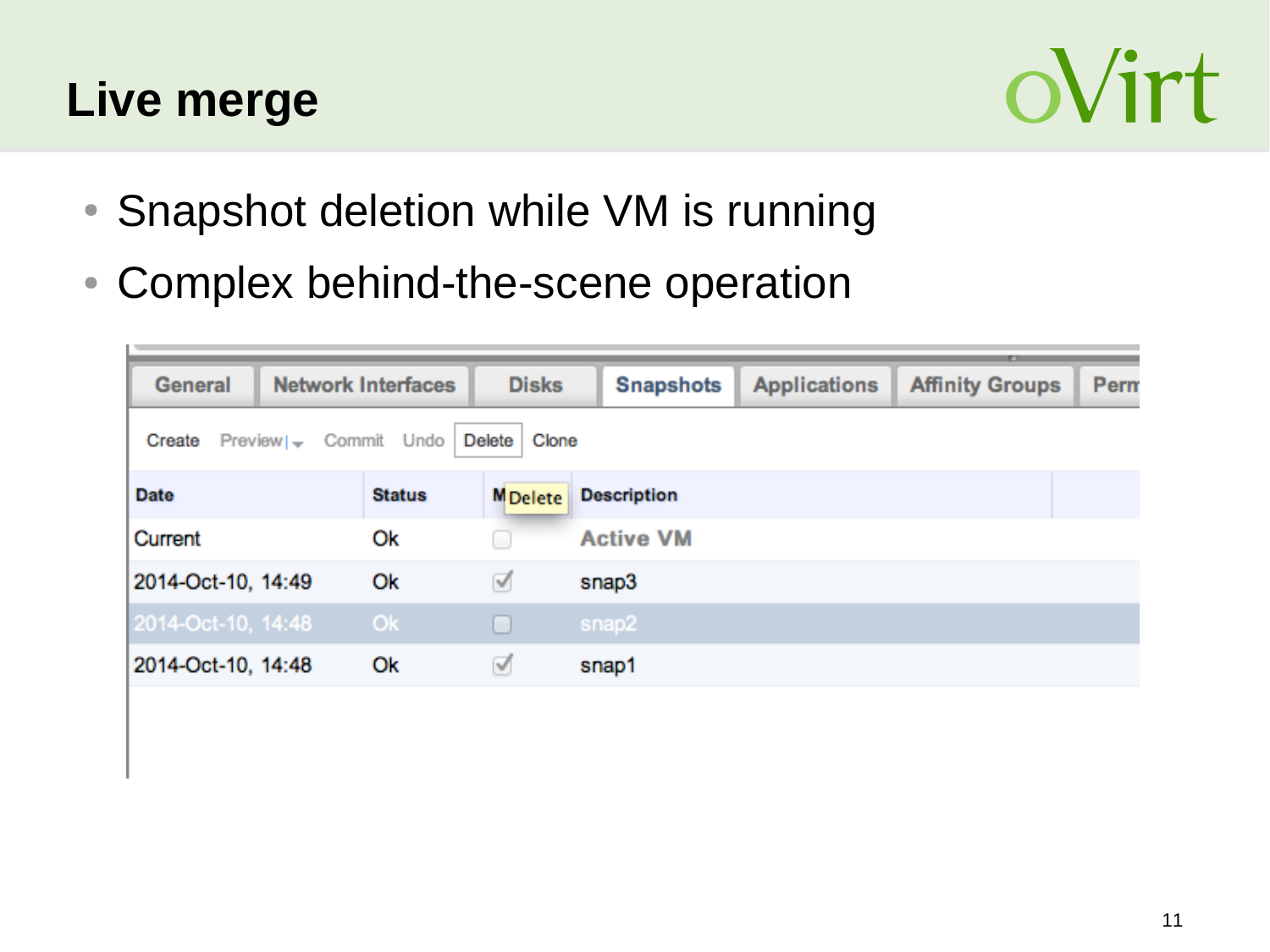#### **"virt" features**



• Instance types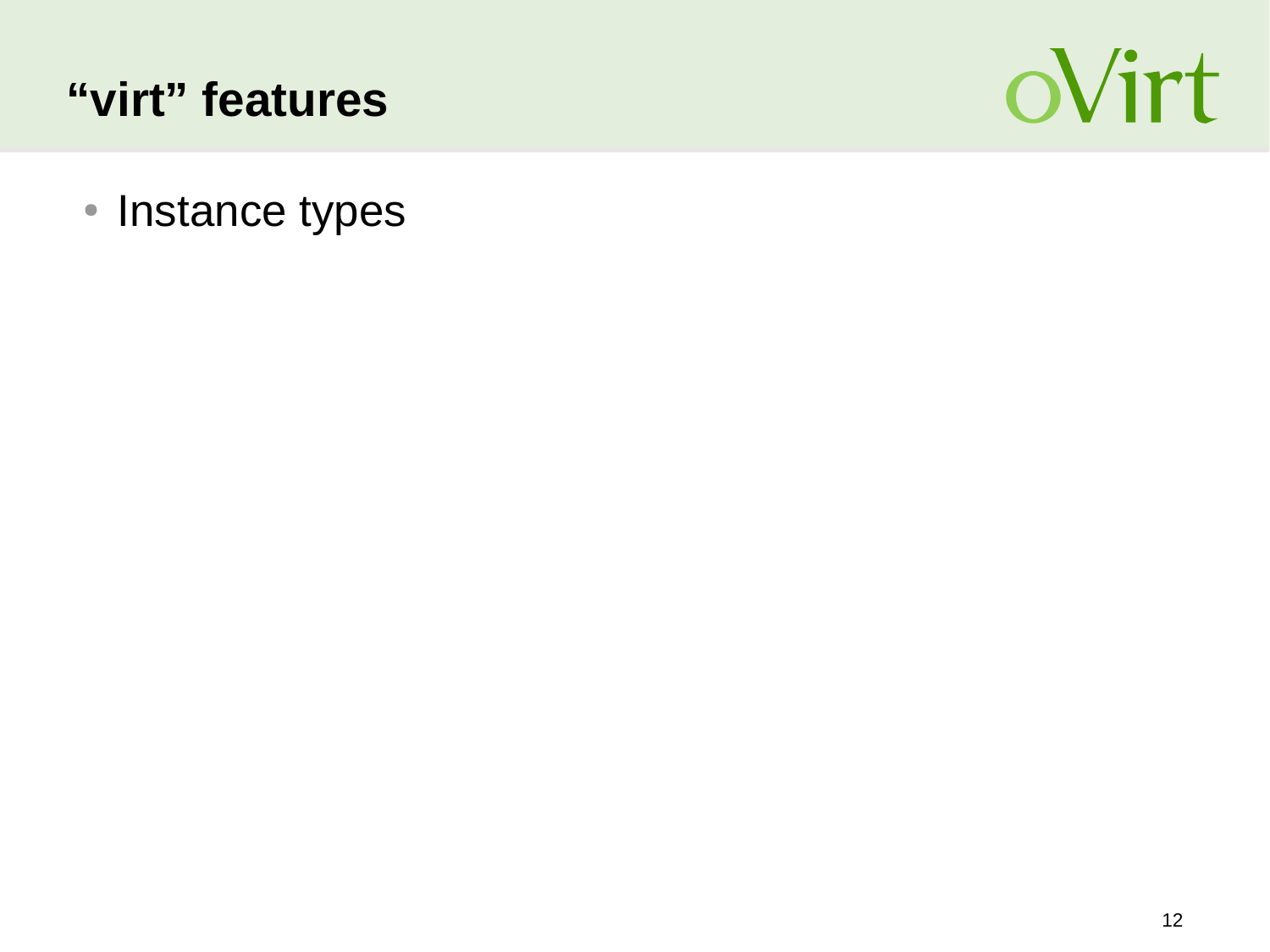#### **Instance types**



#### • Predefined HW profiles

| <b>Operating System</b>   | Other OS<br>÷                                                          |
|---------------------------|------------------------------------------------------------------------|
| Instance Type             | Medium<br>▼                                                            |
| Optimized for             | ÷<br>Server                                                            |
| <b>Memory Size</b>        | <b>69 4096 MB</b>                                                      |
| <b>Total Virtual CPUs</b> | The fields is attached to the currently selected instance<br>Ø<br>type |
| Advanced Parameters       |                                                                        |
| Cores per Virtual Socket  | ÷<br>50 <sup>1</sup>                                                   |
| <b>Virtual Sockets</b>    | ÷<br>$50-1$                                                            |
| General                   |                                                                        |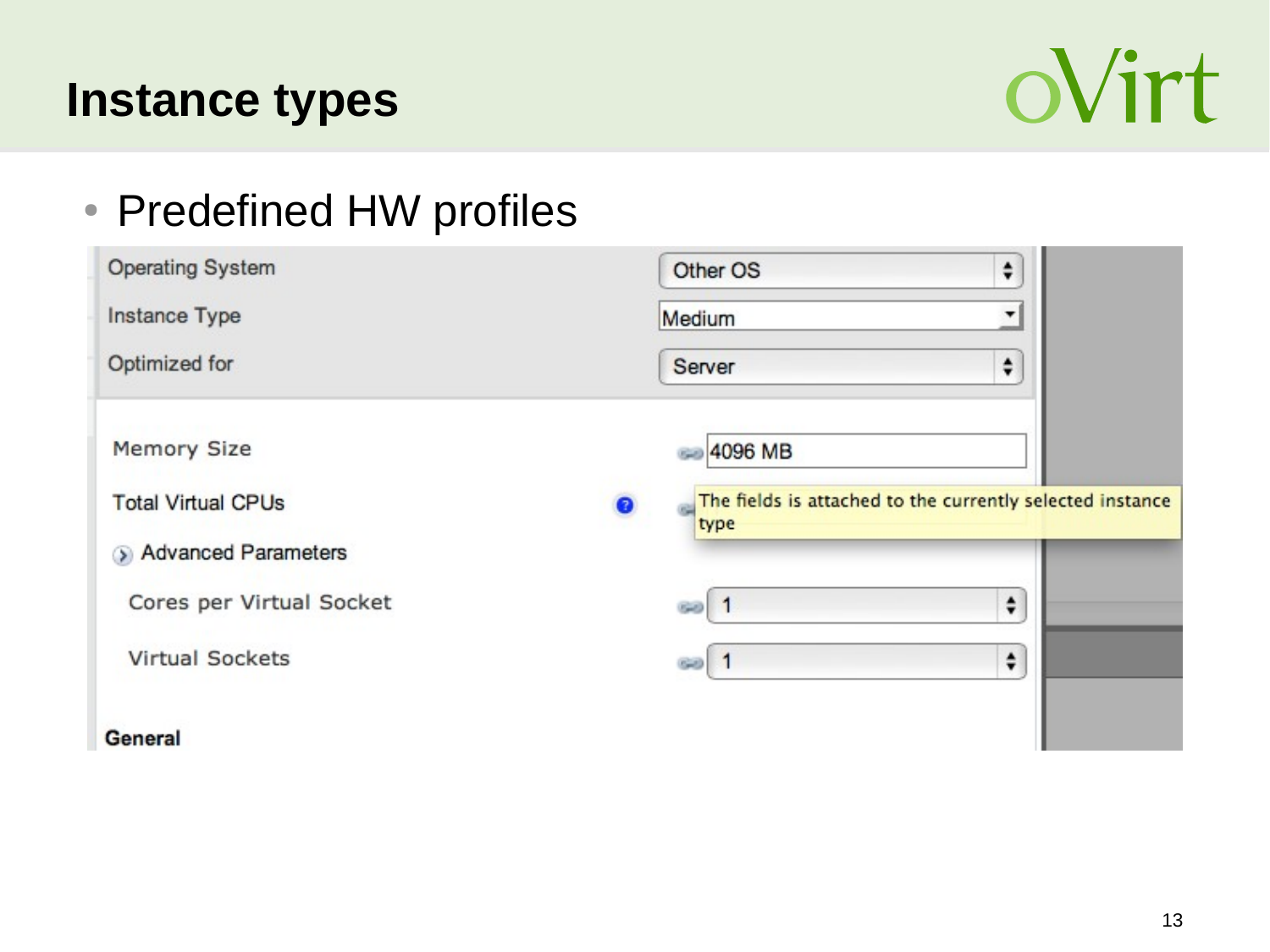#### **Instance types**



#### • Predefined set of instances

| Configure                                            |                                        |  |  |  |  |  |  |  |  |
|------------------------------------------------------|----------------------------------------|--|--|--|--|--|--|--|--|
| Roles                                                | New Edit Remove                        |  |  |  |  |  |  |  |  |
| <b>System Permissions</b><br><b>Cluster Policies</b> | Name                                   |  |  |  |  |  |  |  |  |
| <b>Instance Types</b>                                | Large                                  |  |  |  |  |  |  |  |  |
|                                                      | Medium                                 |  |  |  |  |  |  |  |  |
|                                                      | Small                                  |  |  |  |  |  |  |  |  |
|                                                      | Tiny                                   |  |  |  |  |  |  |  |  |
|                                                      | XLarge                                 |  |  |  |  |  |  |  |  |
|                                                      |                                        |  |  |  |  |  |  |  |  |
|                                                      |                                        |  |  |  |  |  |  |  |  |
|                                                      |                                        |  |  |  |  |  |  |  |  |
|                                                      |                                        |  |  |  |  |  |  |  |  |
|                                                      |                                        |  |  |  |  |  |  |  |  |
|                                                      |                                        |  |  |  |  |  |  |  |  |
|                                                      | Name:<br>XLarge                        |  |  |  |  |  |  |  |  |
|                                                      | Description: Extra Large instance type |  |  |  |  |  |  |  |  |
|                                                      |                                        |  |  |  |  |  |  |  |  |
|                                                      |                                        |  |  |  |  |  |  |  |  |
|                                                      |                                        |  |  |  |  |  |  |  |  |
|                                                      |                                        |  |  |  |  |  |  |  |  |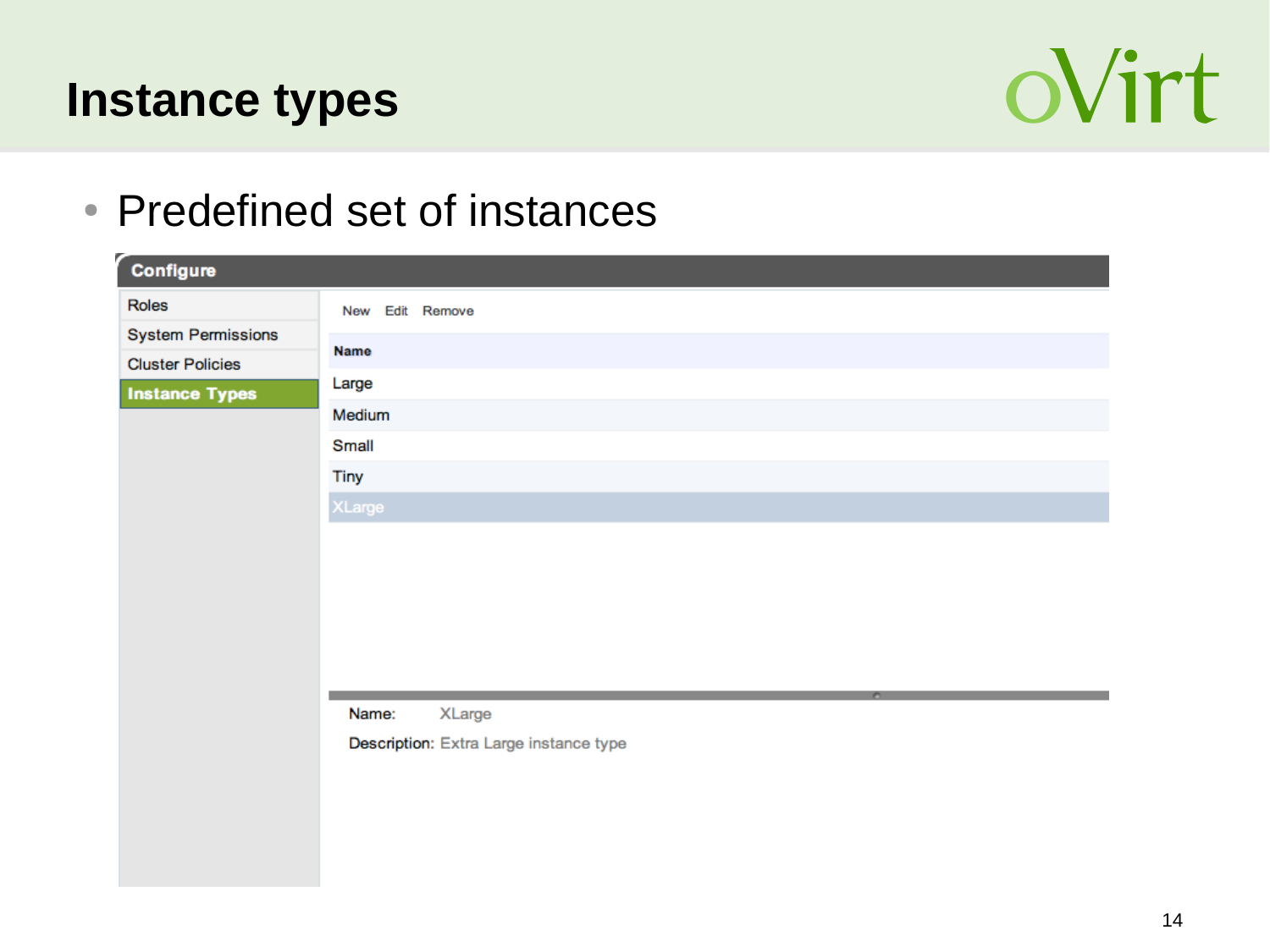## **"virt" features**



- Instance types
- Edit running VM properties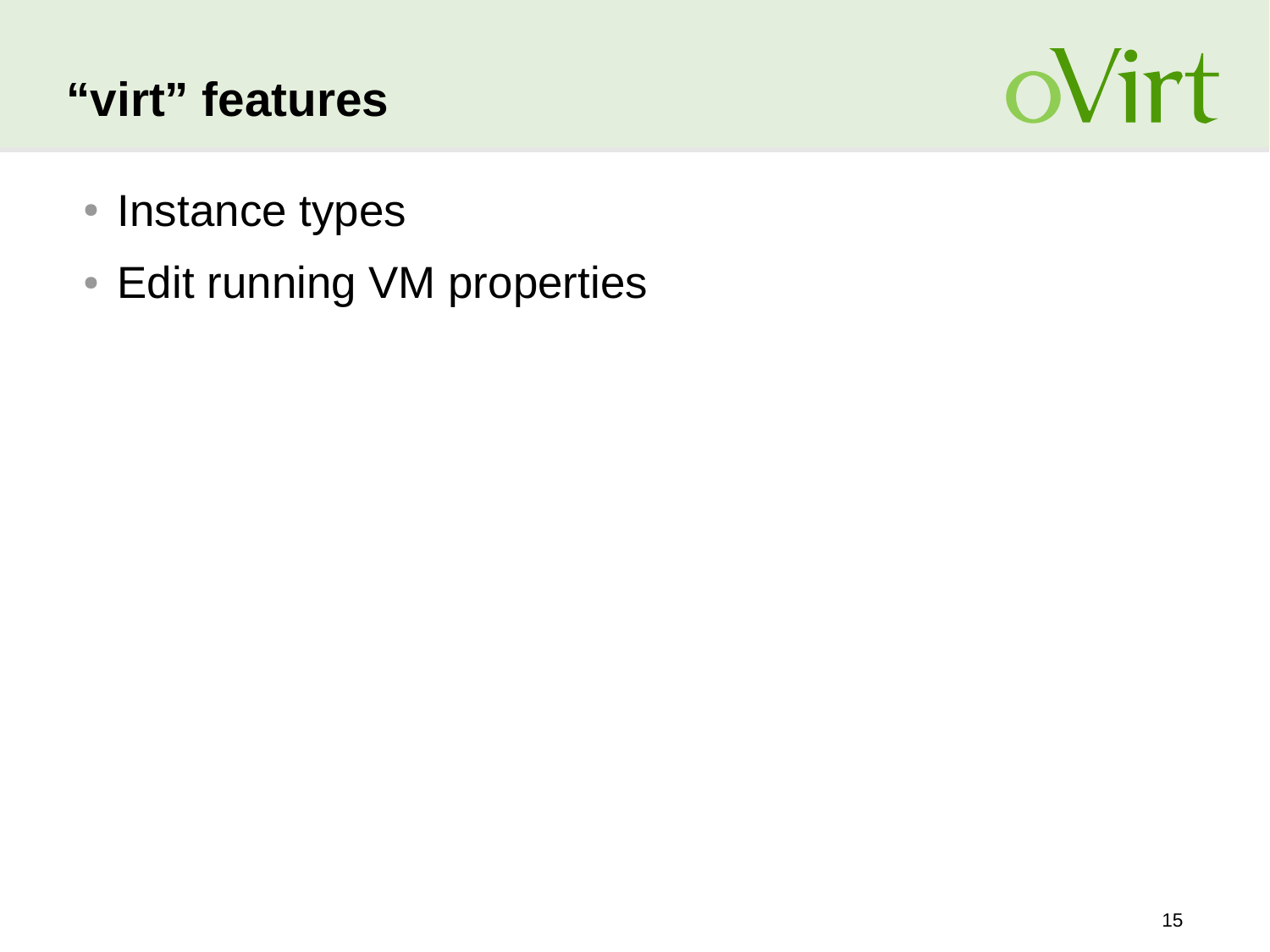# **Edit running VM properties**



- All properties are now changeable
- Apply on next run

| <b>Data Centers</b> |        | <b>Clusters</b> |                                                                               | <b>Hosts</b> |  | <b>Networks</b> |  | <b>Storage</b> |  |                   | <b>Disks</b> |         |  |             |
|---------------------|--------|-----------------|-------------------------------------------------------------------------------|--------------|--|-----------------|--|----------------|--|-------------------|--------------|---------|--|-------------|
|                     | New VM |                 | Edit Remove Clone VM Run Once $\triangle$ $\rightarrow$ $\blacktriangleright$ |              |  |                 |  |                |  |                   | г.           | Migrate |  | Cancel Migr |
|                     |        | <b>Name</b>     |                                                                               |              |  | Host            |  |                |  | <b>IP Address</b> |              |         |  | <b>FQDN</b> |
|                     |        |                 | tinyInstance                                                                  |              |  | host            |  |                |  |                   |              |         |  |             |
|                     |        |                 | Server with newer configuration for next run                                  |              |  |                 |  |                |  |                   |              |         |  |             |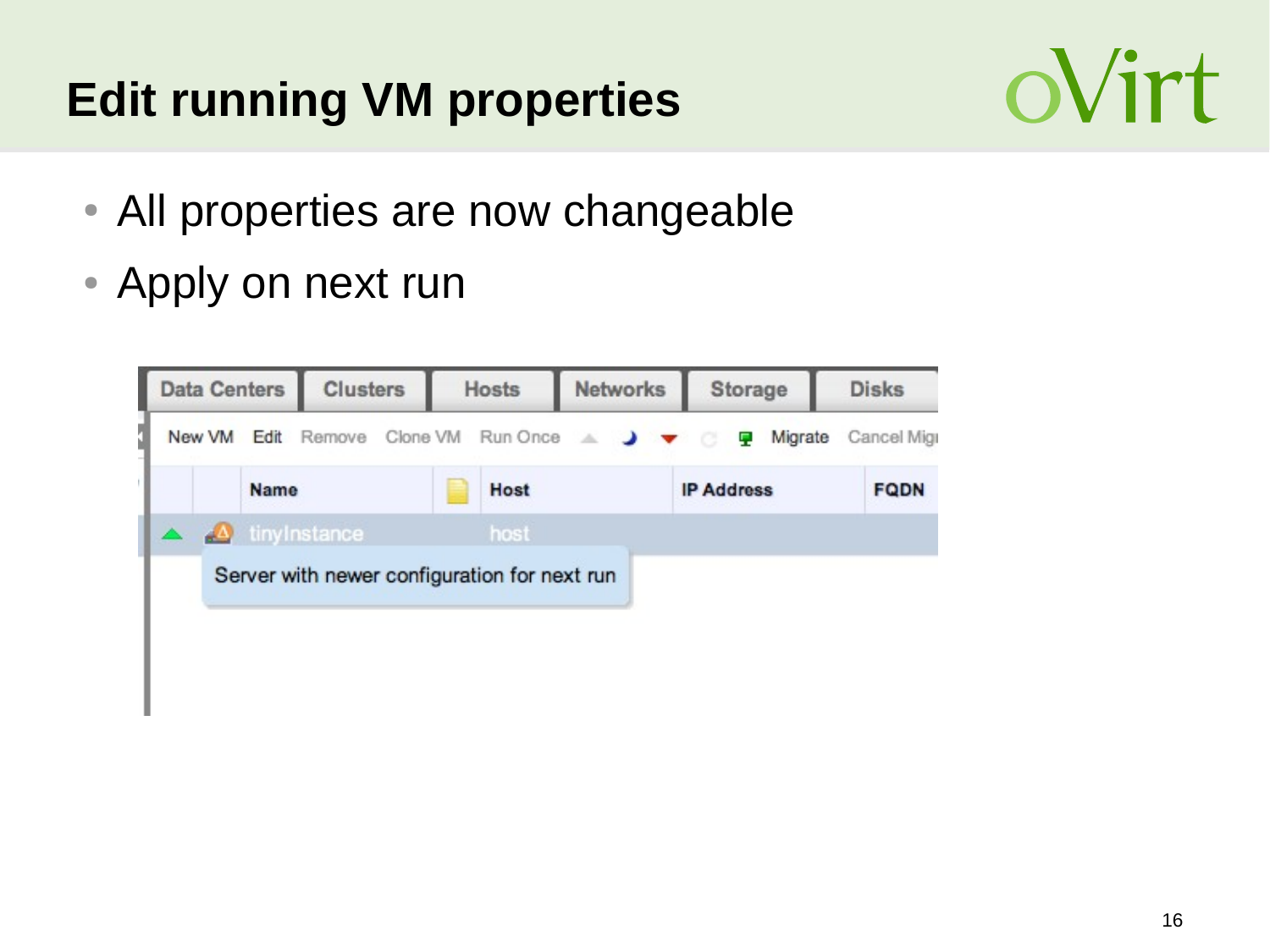# **Edit running VM properties**



• What was changed?

| <b>Edit Virtual Machine</b>                                                                                                                                                                 |                                                                                                                                                                                                                                                                                                                                                   | $(\widehat{\mathbf{x}})$                                                                                                                |
|---------------------------------------------------------------------------------------------------------------------------------------------------------------------------------------------|---------------------------------------------------------------------------------------------------------------------------------------------------------------------------------------------------------------------------------------------------------------------------------------------------------------------------------------------------|-----------------------------------------------------------------------------------------------------------------------------------------|
| General<br>System<br><b>Initial Run</b><br>Console<br>Host<br><b>High Availability</b><br><b>Resource Allocation</b><br><b>Boot Options</b><br>Random Generator<br><b>Custom Properties</b> | Cluster<br>Quota<br><b>Based on Template</b><br><b>Next Restart Configuration</b><br>• Some of the changes will be applied only on the vm next start.<br>Changed fields list<br>• cpuProfileId<br>a<br>• creationDate<br>• customProperties<br>· dedicatedVmForVds<br>· defaultBootSequence<br>• migrationSupport<br>• predefinedProperties<br>OK | $\vert$<br>C/DC<br>ᅬ<br>quaa<br>≖<br><b>Blank</b><br>⊻<br>late (1)<br>$\circledast$<br>$\div$<br>$\vert$<br>$\div$<br>÷.<br>-<br>Cancel |
| <b>Hide Advanced Options</b>                                                                                                                                                                |                                                                                                                                                                                                                                                                                                                                                   | Cancel<br>OK                                                                                                                            |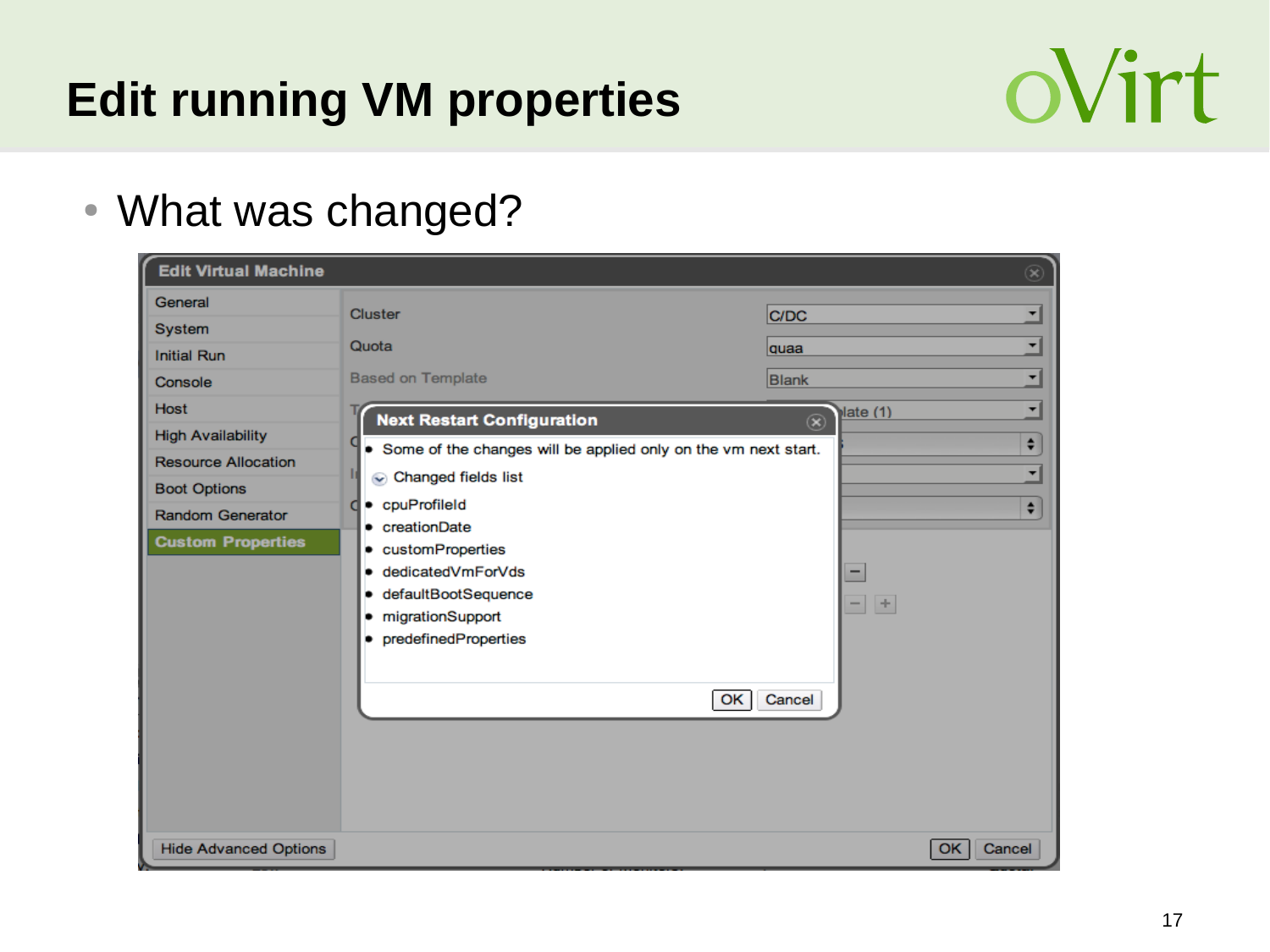# **"virt" features**



- Instance types
- Edit running VM properties
- Live migration progress in UI
- Virtio-rng support
- More options in sysprep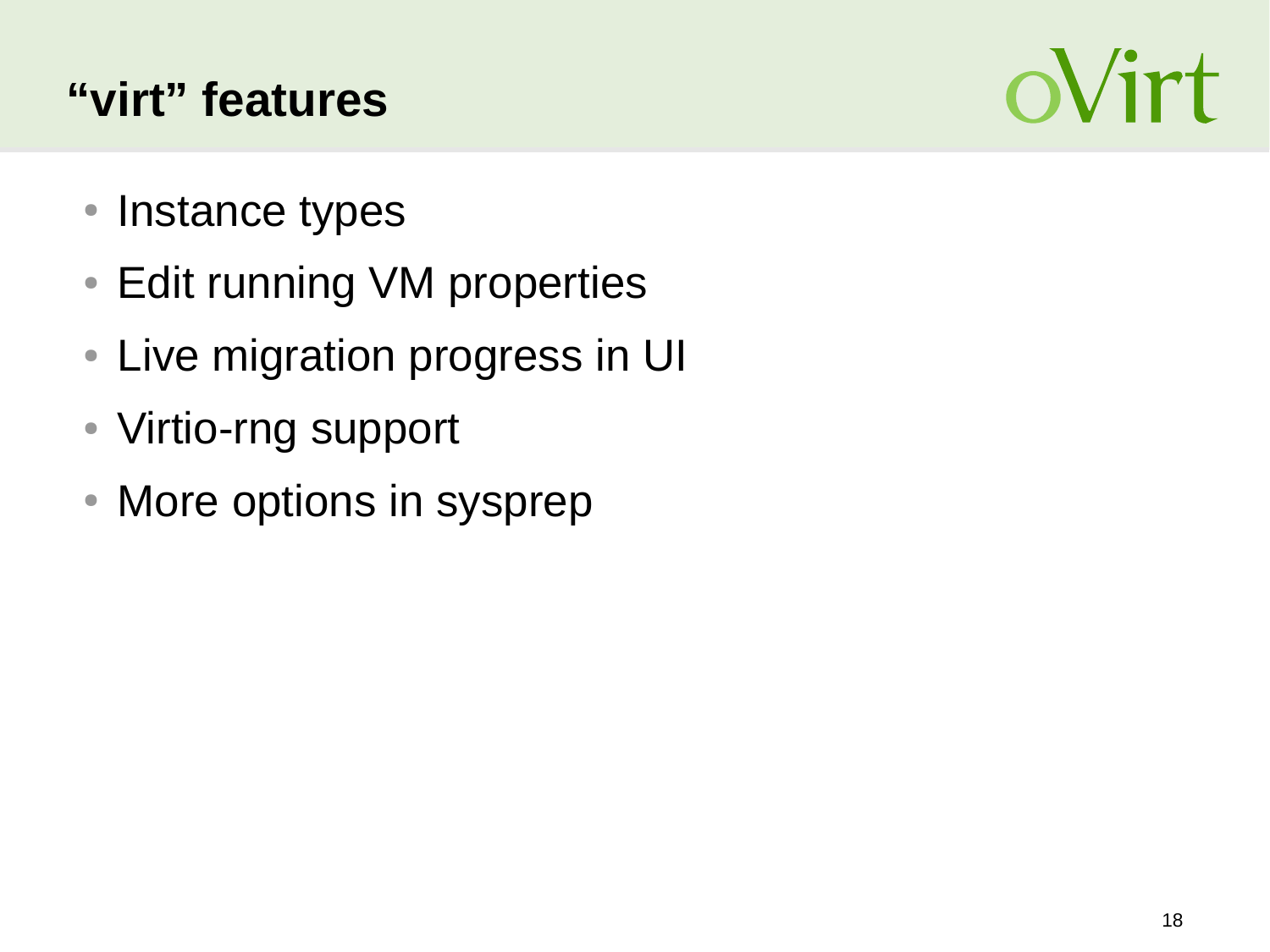# **Sysprep enhancements**



| <b>Edit Virtual Machine</b>  |                                 | $\circledast$                        |
|------------------------------|---------------------------------|--------------------------------------|
| <b>Custom Properties</b>     |                                 |                                      |
|                              | Use Cloud-Init/Sysprep          | ✔                                    |
|                              | <b>VM Hostname</b>              |                                      |
|                              | Domain                          |                                      |
|                              | <b>Organization Name</b>        |                                      |
|                              | Active Directory OU             |                                      |
|                              | Configure Time Zone             |                                      |
|                              | <b>Time Zone</b>                | (GMT) Greenwich Standard Time $\phi$ |
|                              | Admin Password                  |                                      |
|                              | Use already configured password | 9                                    |
|                              | Admin Password                  |                                      |
|                              | Verify Admin Password           |                                      |
|                              | Custom Locale                   |                                      |
|                              | <b>Input Locale</b>             |                                      |
|                              | UI Language                     |                                      |
|                              | System Locale                   |                                      |
|                              | User Locale                     |                                      |
|                              | Sysprep                         |                                      |
| <b>Hide Advanced Options</b> |                                 | Cancel<br>OK                         |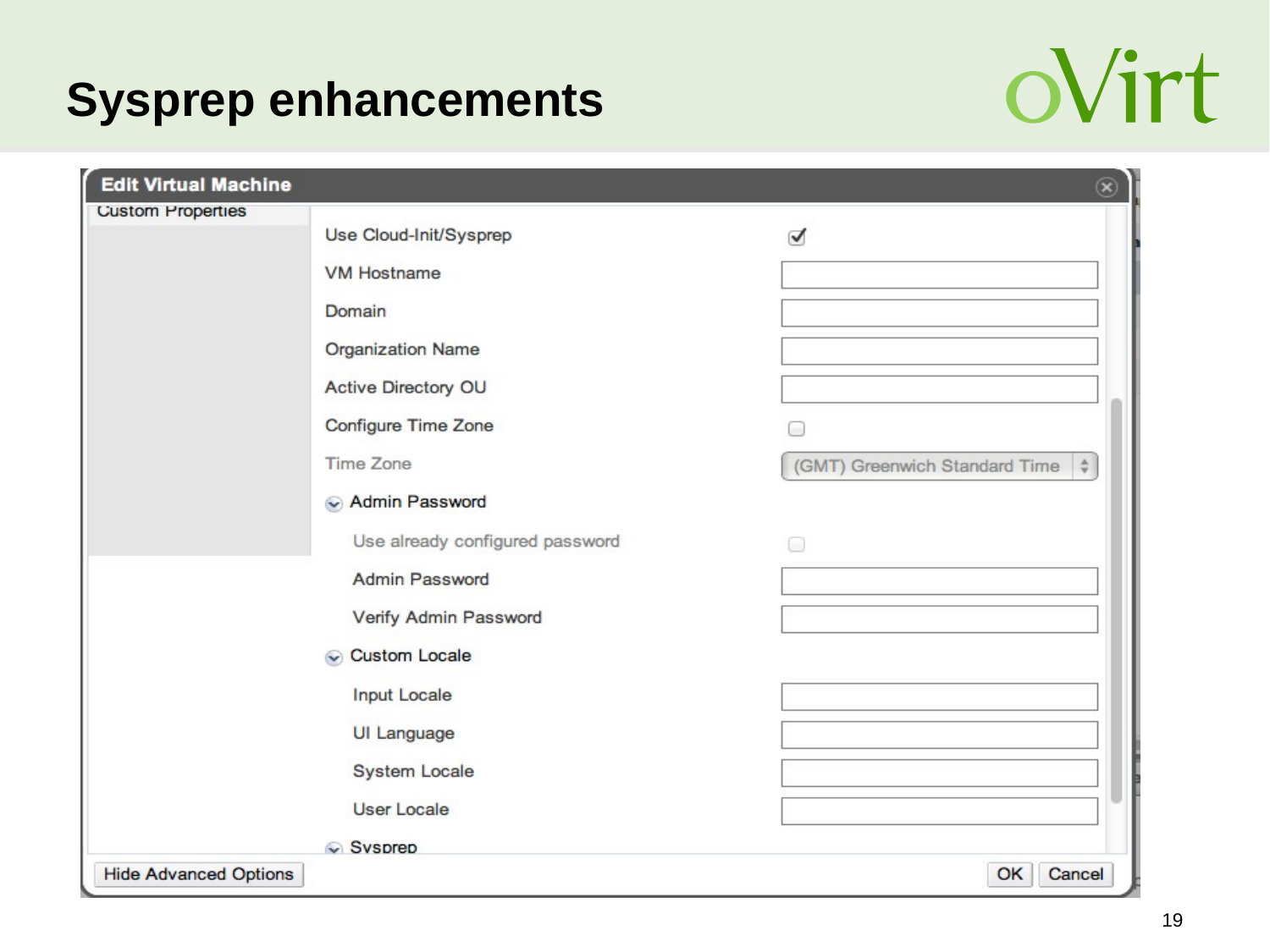# **Near future?**



- move GUI to use REST
- Removal of SPM
- Smoother OpenStack integration, CEPH
- v2v integration
- Adopting more EL7 KVM features (hotplug, migration)
- Instance images
- Hostdev passthrough
- More scheduling policies
- AutoNUMA
- Networking SR-IOV
- engine<->vdsm events infrastructure